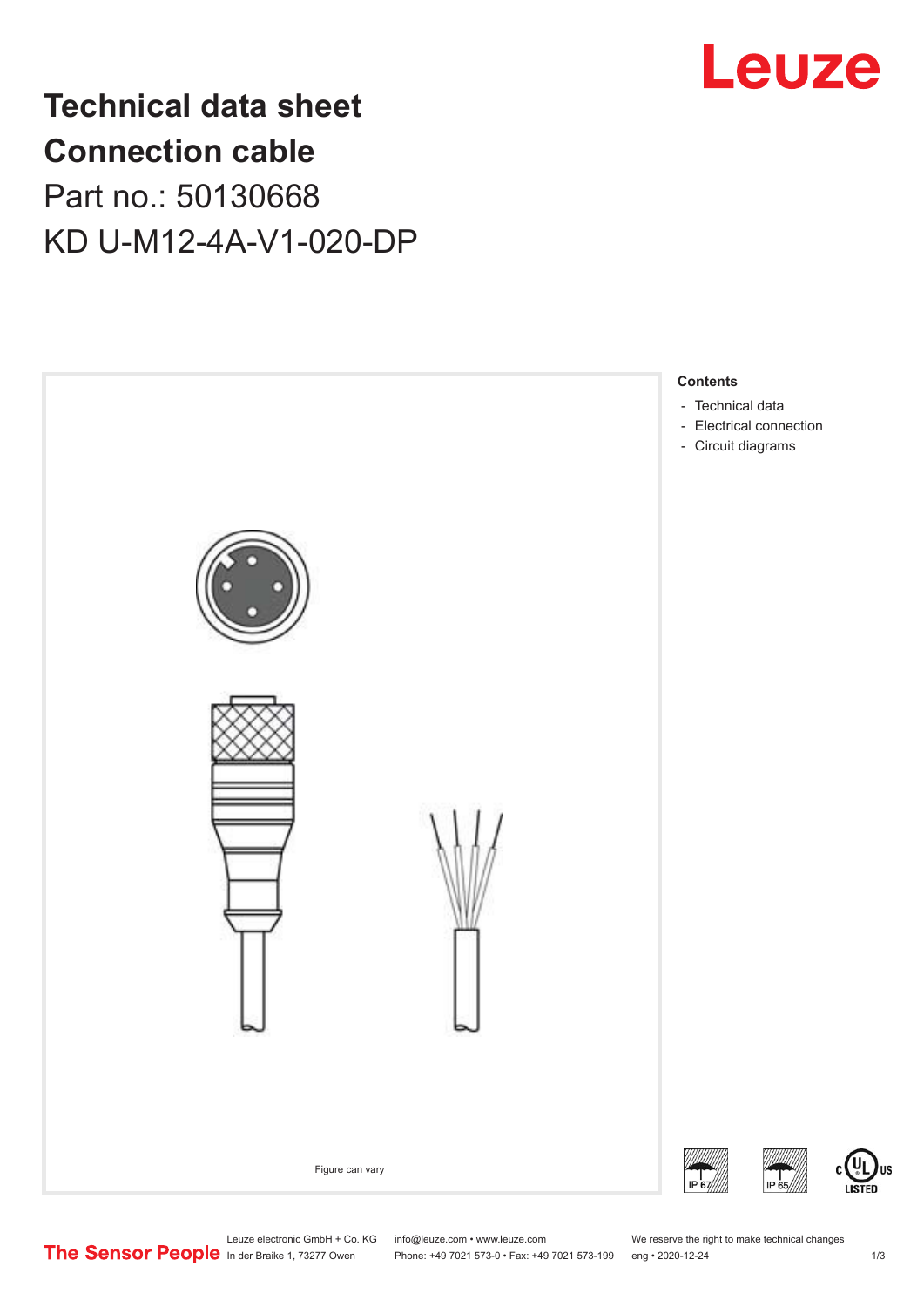## <span id="page-1-0"></span>**Technical data**

#### **Electrical data**

**Performance data Operating voltage** 24 V DC ±25%

#### **Connection**

| <b>Connection 1</b>                                    |                                                                                                        |
|--------------------------------------------------------|--------------------------------------------------------------------------------------------------------|
| <b>Type of connection</b>                              | Connector                                                                                              |
| <b>Thread size</b>                                     | M <sub>12</sub>                                                                                        |
| <b>Type</b>                                            | Female                                                                                                 |
| Handle body material                                   | <b>PUR</b>                                                                                             |
| No. of pins                                            | 4-pin                                                                                                  |
| Encoding                                               | A-coded                                                                                                |
| Version                                                | Axial                                                                                                  |
| Connector, LED                                         | Yes                                                                                                    |
| Lock                                                   | Screw fitting, nickel-plated diecast zinc,<br>recommended torque 0.6 Nm, self-<br>locking              |
| <b>Connection 2</b>                                    |                                                                                                        |
| <b>Type of connection</b>                              | Open end                                                                                               |
| <b>Cable properties</b><br><b>Number of conductors</b> | 4 Piece(s)                                                                                             |
| Wire cross section                                     | $0.34 \, \text{mm}^2$                                                                                  |
| <b>AWG</b>                                             | 22                                                                                                     |
| Sheathing color                                        | <b>Black</b>                                                                                           |
| <b>Shielded</b>                                        | <b>No</b>                                                                                              |
| Silicone-free                                          | Yes                                                                                                    |
|                                                        |                                                                                                        |
| Cable design                                           | Connection cable (open on one end)<br>5 <sub>mm</sub>                                                  |
| Cable diameter (external)                              |                                                                                                        |
| <b>Cable length</b>                                    | 2.000 mm<br>PVC                                                                                        |
| <b>Sheathing material</b>                              |                                                                                                        |
| Wire insulation                                        | <b>PVC</b>                                                                                             |
| Suitability for drag chains                            | No                                                                                                     |
| Properties of the outer sheathing                      | Free of CFC, cadmium, silicone and<br>lead, easily machine-processable                                 |
| Resistance of the outer sheathing                      | Good oil, gasoline and chemical<br>resistance, flame retardant in<br>accordance with UL 1581 VW1 / CSA |

FT1

# Leuze

| <b>Mechanical data</b>                                          |                          |
|-----------------------------------------------------------------|--------------------------|
| <b>Width across flats</b>                                       | $13 \text{ mm}$          |
| Bending radius, flexible laying, min.                           | Min. 10 x cable diameter |
| Bending radius, stationary laying, min. Min. 5 x cable diameter |                          |
| <b>Operation and display</b>                                    |                          |
| <b>Number of LEDs</b>                                           | 1 Piece(s)               |
| Environmental data                                              |                          |
| Ambient temperature, operation,<br>flexible use                 | $-580 °C$                |
| Ambient temperature, operation,<br>stationary use               | $-30$ 80 °C              |
| <b>Certifications</b>                                           |                          |
| Degree of protection                                            | IP 65                    |
|                                                                 | IP 67                    |
| <b>Certifications</b>                                           | c UL US                  |
| <b>Classification</b>                                           |                          |
| Customs tariff number                                           | 85444290                 |
| eCl@ss 5.1.4                                                    | 27279201                 |
| eCl@ss 8.0                                                      | 27279218                 |
| eCl@ss 9.0                                                      | 27060311                 |
| eCl@ss 10.0                                                     | 27060311                 |
| eCl@ss 11.0                                                     | 27060311                 |
| <b>ETIM 5.0</b>                                                 | EC001855                 |
| <b>ETIM 6.0</b>                                                 | EC001855                 |
| <b>ETIM 7.0</b>                                                 | EC001855                 |

## **Electrical connection**

#### **Connection 1**

| <b>Type of connection</b> | Connector                                                                             |
|---------------------------|---------------------------------------------------------------------------------------|
| <b>Thread size</b>        | M <sub>12</sub>                                                                       |
| <b>Type</b>               | Female                                                                                |
| Handle body material      | <b>PUR</b>                                                                            |
| No. of pins               | $4$ -pin                                                                              |
| Encoding                  | A-coded                                                                               |
| Version                   | Axial                                                                                 |
| <b>Connector, LED</b>     | <b>Yes</b>                                                                            |
| Lock                      | Screw fitting, nickel-plated diecast zinc, recommended<br>torque 0.6 Nm, self-locking |